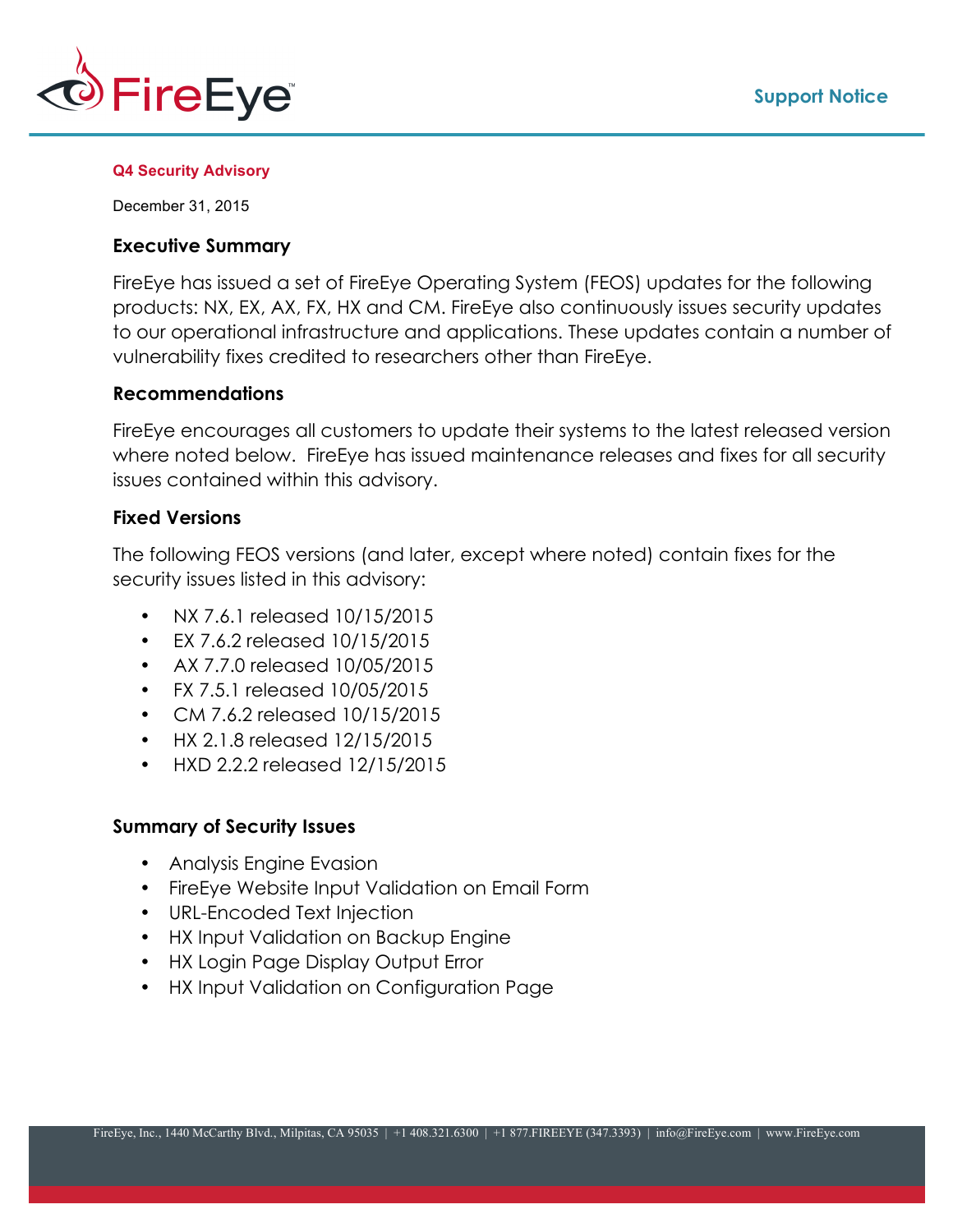

## **FireEye Label: Analysis Engine Evasion**

**Credit:** Moritz Jodeit, Blue Frost Security GmbH

# **Severity:** High

**Products Affected:** FX, AX, NX, EX

**Description:** An evasion existed that would allow files to bypass the FireEye detection engine. The issue has been addressed.

## **Version and Fix Details:**

| Product | Fixed FEOS Version | Date Released | Customer Actions Required    |
|---------|--------------------|---------------|------------------------------|
|         | 7.5.1              | 10/05/2015    | Update to the latest version |
| ΑX      | 7.7.0              | 10/05/2015    | Update to the latest version |
|         | 7.6.1              | 10/15/2015    | Update to the latest version |
|         | 7.6.2              | 10/15/2015    | Update to the latest version |

## **FireEye Label: FireEye Website Input Validation on Email Form**

**Credit:** Roy Jansen

#### **Severity:** Low

## **Products Affected:** FireEye website

**Description:** A vulnerability existed within our website allowing un-sanitized email form field input which could have led to an attacker to pass malicious content masquerading as a FireEye email.

## **Version and Fix Details:**

| <b>Service</b>  | <b>Version Released</b> | Date Released | <b>User Actions Required</b> |
|-----------------|-------------------------|---------------|------------------------------|
| FireEye Website | Surrent ∶               | /05/2015      | None                         |

## **FireEye Label: URL-Encoded Text Injection**

**Credit:** Oded Vanunu and Avi Gimpel

**Severity:** Low

## **Products Affected:** FX, AX, NX, EX, CM

**Description:** A specially crafted URL could allow plain text to be rendered on the FireEye Web User Interface post-authentication.

#### **Version and Fix Details:**

| Product | <b>Fixed FEOS Version</b> | Date Released | <b>Customer Actions Required</b> |
|---------|---------------------------|---------------|----------------------------------|
| FX      | 7.5.0                     | 09/15/2014    | Update to the latest version     |
|         | 7.7.0                     | 10/05/2015    | Update to the latest version     |
| NΧ      | 7.5.0                     | 01/22/2015    | Update to the latest version     |
|         | 7.6.0                     | 07/07/2015    | Update to the latest version     |
| СM      | 7.5.0                     | 01/22/2015    | Update to the latest version     |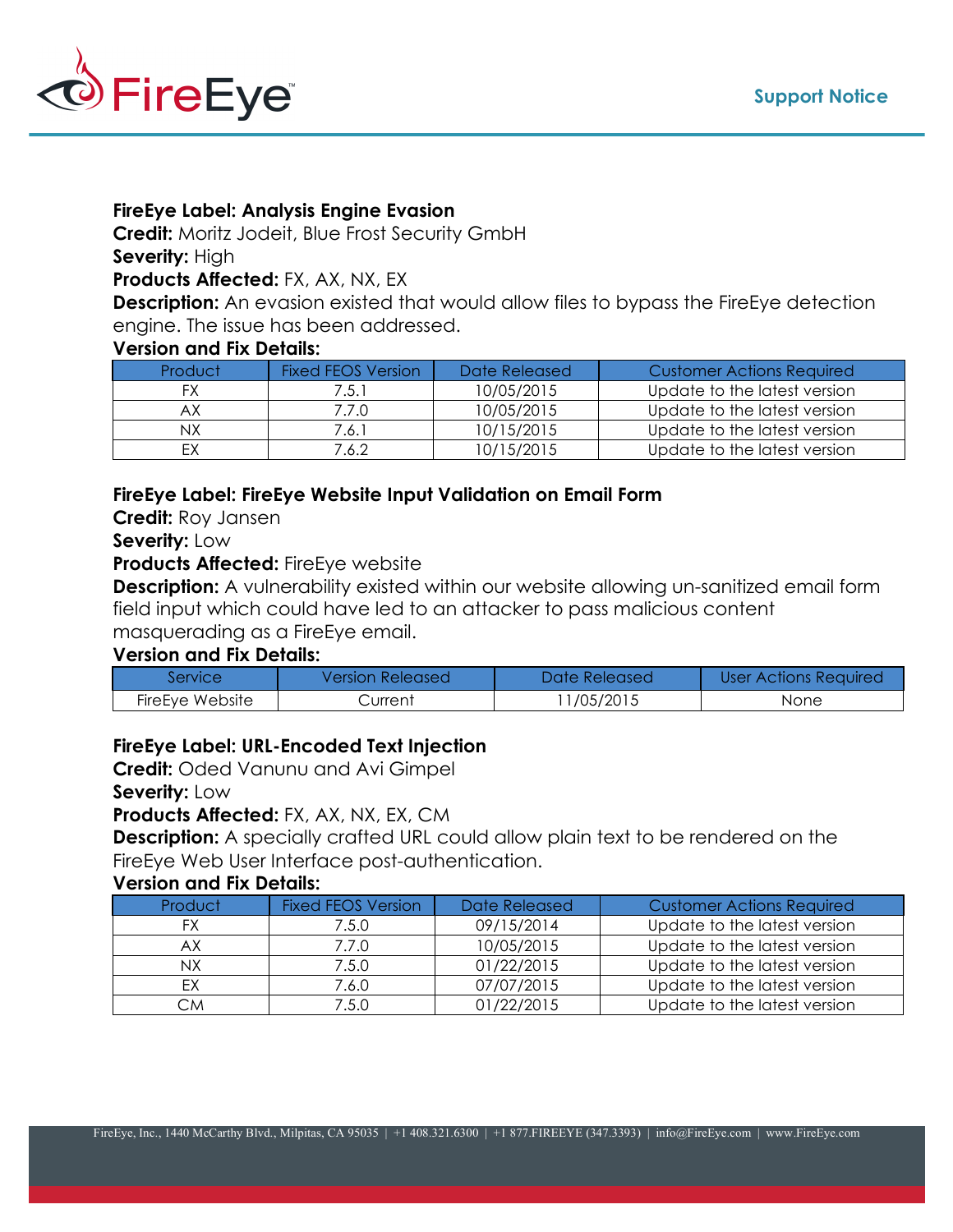

## **FireEye Label: HX Input Validation**

#### **on Backup Engine**

**Credit:** Pondurance LLC and Pondurance LLC security engineer, Curtis Brazzell **Severity:** Medium

## **Products Affected:** HX, HXD \*\*

**Description:** A post-authentication security vulnerability existed that could have allowed an attacker to pass un-sanitized input to the HX backup/restore engine causing local code execution.

#### **Version and Fix Details:**

| Product    | <b>Fixed FFOS Version</b> | Date Released | Customer Actions Required    |
|------------|---------------------------|---------------|------------------------------|
|            |                           | 09/28/2015    | Update to the latest version |
| <b>HXD</b> | 2.2.7                     | 09/28/2015    | Update to the latest version |

## **FireEye Label: HX Login Page Display Output Error**

**Credit:** Pondurance LLC and Pondurance LLC security engineer, Curtis Brazzell **Severity:** Low

## **Products Affected:** HX, HXD \*\*

**Description:** A minor error where system command output was incorrectly displayed to the user has been fixed.

## **Version and Fix Details:**

| Product | <b>Fixed FFOS Version</b> | Date Released | Customer Actions Required    |
|---------|---------------------------|---------------|------------------------------|
|         |                           | 09/28/2015    | Update to the latest version |
| HXD     | 2.2.7                     | 09/28/2015    | Update to the latest version |

## **FireEye Label: HX Input Validation on Configuration Page**

**Credit:** Pondurance LLC and Pondurance LLC security engineer, Curtis Brazzell **Severity:** Medium

#### **Products Affected:** HX, HXD \*\*

**Description:** A lack of input validation in a configuration page existed that could have allowed an authenticated user to execute arbitrary commands.

#### **Version and Fix Details:**

| Product | <b>Fixed FFOS Version</b> | Date Released | <b>Customer Actions Required</b> |
|---------|---------------------------|---------------|----------------------------------|
|         | 2.1.8                     | 12/15/2015    | Update to the latest version     |
| HXD     | 2.2.2                     | 12/15/2015    | Update to the latest version     |

## **\*\* Special Advisory Note on HX**

*Recent updates have reduced the impact of this issue to customers running older versions of the product (HX/HXD 2.1.x and 2.2.x). However, in order to eliminate risk immediately, FireEye strongly recommends upgrading to the current release (version 3.0.1) of the HX product.*